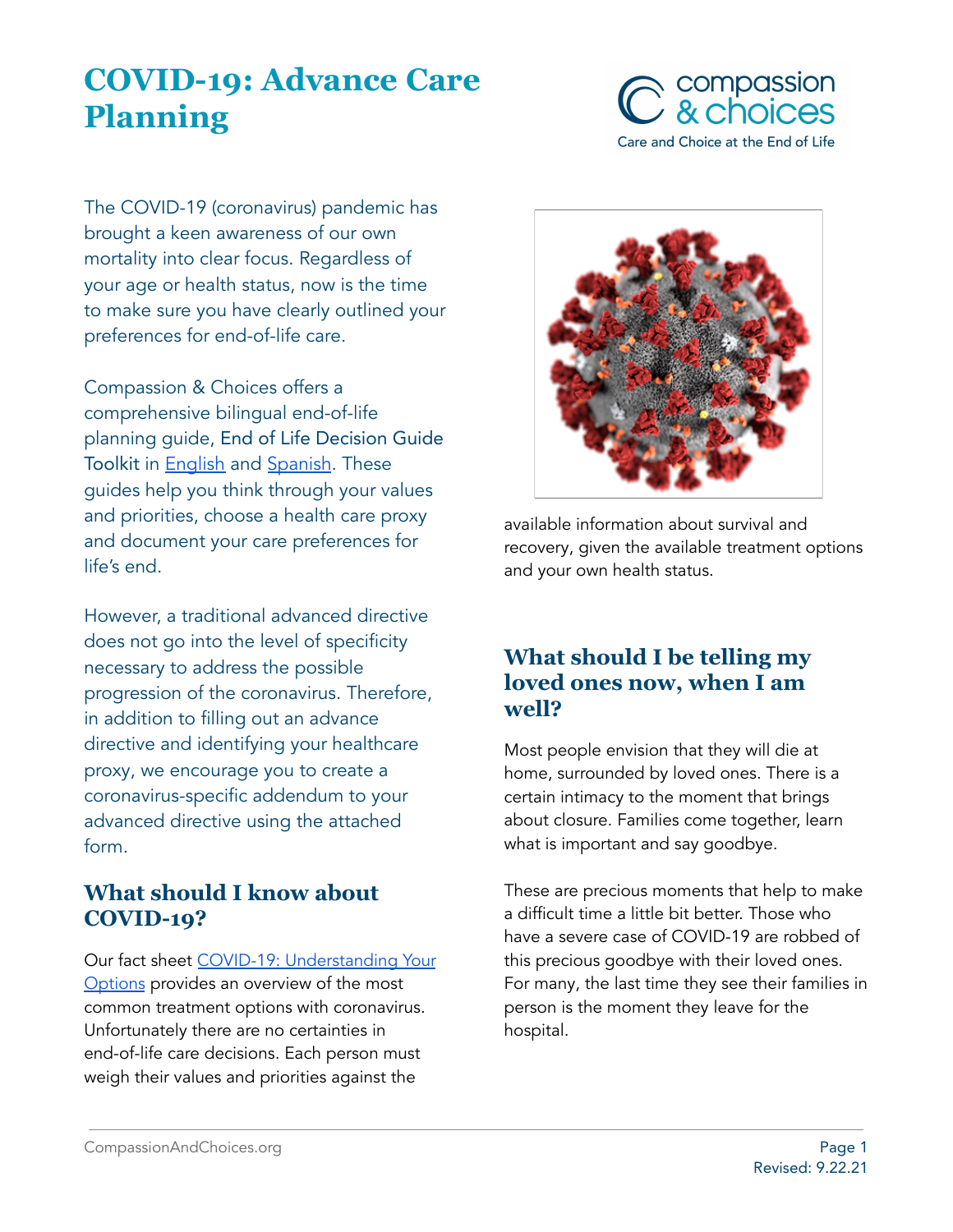That's why we encourage you to do a "life review" now, and create closure while you can. There are several ways to do a life review:

- More simply. Talk with your loved ones, tell them stories, or share personal moments.
- More formally. Complete the [Stanford](https://med.stanford.edu/letter.html) Letter [Project,](https://med.stanford.edu/letter.html) which gives you a structured way to examine your life, acknowledge important people in our life and seek forgiveness if needed.

Regardless of the option you choose, take the time to say what's important to you before you leave for the hospital. There is no harm in sharing these sentiments now, even if in the end you recover and return home.

## **What are the steps to take to create a plan?**

1. Make a telehealth advance care planning appointment with your healthcare provider. If you haven't talked with your provider already, try to make an appointment to discuss advance care via phone, video, etc.. Your provider may not be able to schedule these types of appointments right now, but don't let that hold you up in continuing this process. If you have Medicare, you can receive two 30-minute advance care planning visits through telehealth (physician reimbursement codes, 99497 and 99498). Assessment of and advance care planning for a patient with cognitive impairment is also covered (physician reimbursement code 99483). If you have some other type of health coverage, check with your health plan to see if these services are covered.

2. Choose a medical decision maker (a healthcare proxy).

This person will speak for you if you cannot speak for yourself. Choose someone you trust to follow your wishes and understand what is best for you. With COVID-19, most healthcare systems are not allowing healthcare proxies to join you in the exam room. However, they may be able to connect you via phone, so it's still important to make sure they are aware of your wishes. You can assign your healthcare proxy using a state-approved form or as a part of your advance directive.

- 3. Complete an Advance Directive (possibly called a living will, healthcare power of attorney or something different in your state). This legal document lists your values and preferences for end-of-life care. It allows you to choose a person who can make healthcare decisions for you when you cannot speak for yourself. Find th[e](https://compassionandchoices.org/end-of-life-planning/plan/advance-directives/) Advance [Directive](https://compassionandchoices.org/end-of-life-planning/plan/advance-directives/) form for your state.
- 4. Complete a COVID-19 Addendum. You can use the attached COVID-19 Addendum to decide what kind of care you want if you are diagnosed with COVID-19. Make sure any preferences you note in your COVID-19 Addendum are consistent with your Advance Directive. For example, if you have determined you do not want to be resuscitated, then you must fill out the state-specific Do Not Resuscitate order.

To complete your COVID-19 Addendum, be sure to follow your [state's](https://compassionandchoices.org/end-of-life-planning/plan/advance-directives/) laws for certifying your state's